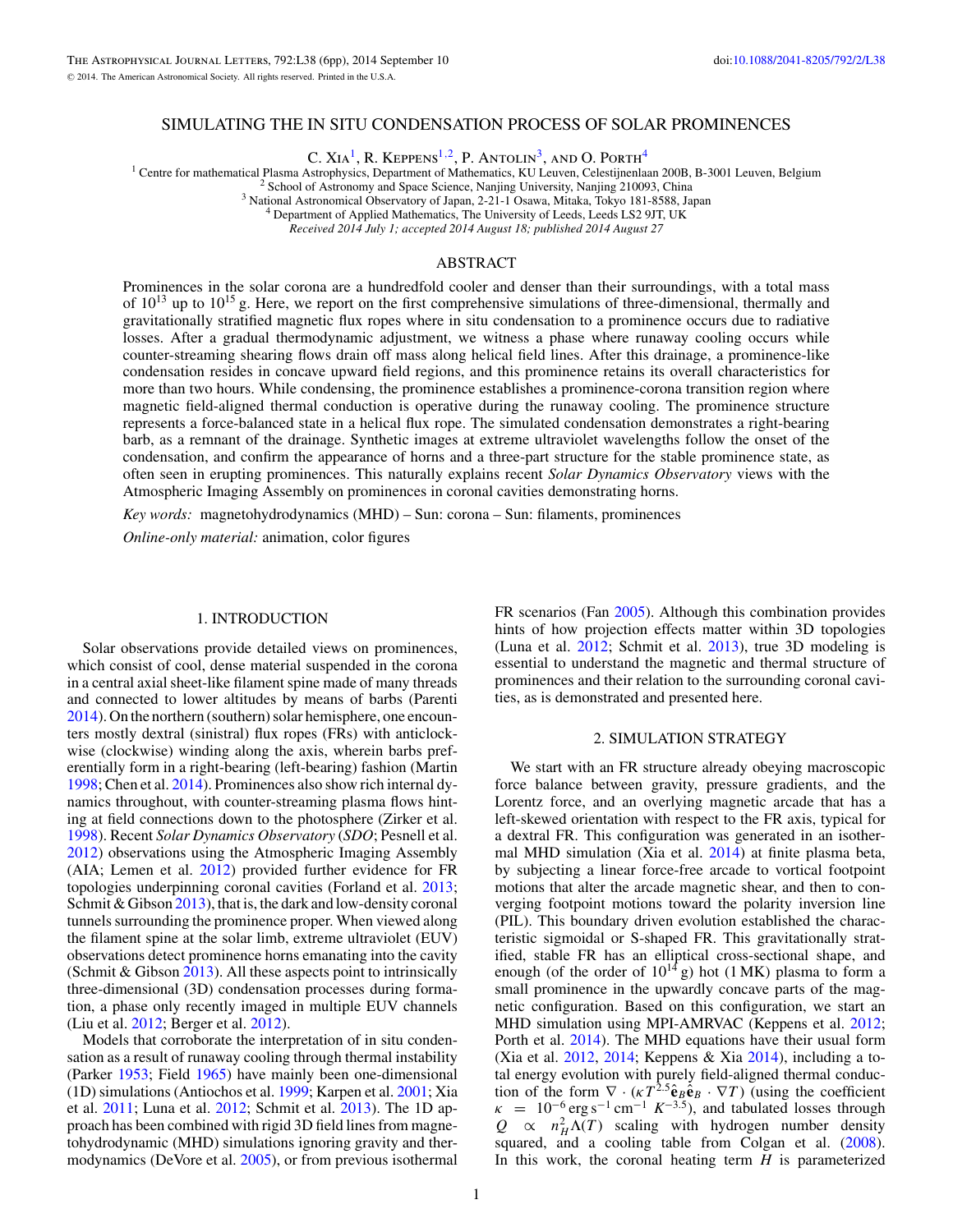as  $H = C(B/B_0)^{0.5} \exp(-z/\lambda)$  with  $C = 2.2 \times 10^{-7}$  $10^{-7}$  erg cm<sup>-3</sup> s<sup>-1</sup>,  $B_0 = 2$  G,  $\lambda = 120$  Mm, and *B* denoting the local instantaneous field strength. We employ a shock-capturing scheme combining an HLL flux evaluation with third-order limited reconstruction (Cada & Torrilhon  $2009$ ), in a three-step Runge Kutta time marching (Xia et al. [2014;](#page-5-0) Keppens & Porth [2014\)](#page-5-0). Thermal conduction is solved by a source-split strategy, using explicit sub-cycling within each time step.

As we start from an isothermal MHD configuration, we first modify the thermodynamics in the initial condition to include a chromospheric layer. This modification affects a bottom layer from 3 Mm to 7 Mm where the temperature is replaced by a hyperbolic tangent profile which connects a 10,000 K chromosphere to the 1 MK corona with a transition region at 6 Mm. The density in the bottom layer is then recalculated assuming hydrostatic equilibrium with a bottom number density of  $10^{13}$  cm<sup>-3</sup>. The simulation extends in  $-120 < x < 120$  Mm, −90 *<y<* 90 Mm, and height 3 *<z<* 123 Mm, with an effective mesh of  $512 \times 384 \times 256$ , using three grid levels. We impose zero velocity and extrapolate the magnetic field with zero gradient (ensuring vanishing divergence) at all boundaries. We use zero-gradient extrapolation for the density and pressure on the sides, fixed gravitationally stratified density and pressure at the bottom, and we extrapolate the density and pressure at the top via zero-gradient temperature extrapolation assuming hydrostatic equilibrium.

### 3. IN SITU PROMINENCE FORMATION

In the first 20 minutes, the combination of anisotropic thermal conduction, radiative losses, and parameterized heating cause readjustments from the initial state. The transition region remains situated at about 6 Mm height. In a base layer immediately above the newly realized transition region, radiative loss exceeds coronal heating and the resulting decrease of gas pressure breaks the force balance. This leads to some coronal plasma sliding down along arched field lines in the arcade and along helical field lines in the FR, which then adjusts to chromosphere conditions. Due to this weight loss, the FR rises slowly to a new balanced position with its axis now at 43 Mm height, 2 Mm higher than in the initial state. During the previous FR formation process (Xia et al. [2014\)](#page-5-0), the formed helical field lines brought up high density plasma and compressed plasma inside with a Lorentz force toward the FR axis. Therefore, the FR density became enhanced. Although the coronal heating is tuned to approximately maintain the initial 1 MK temperature, thermal equilibrium does not exist in the FR initially where the local high density causes the temperature to decrease due to stronger radiative cooling than coronal heating. At  $t = 21$  minutes, a central region at a height of 28 Mm reaches temperatures as low as 20,000 K, below which the optically thin radiative losses quickly diminish. To quantify this in situ condensation, Figure 1 shows the evolution of total mass and average number density of condensed plasma in the corona, i.e., denser than  $3 \times 10^9$  cm<sup>-3</sup> and found above 9 Mm. This figure shows two phases: an initial dynamic phase up to about 100 minutes, followed by a more stable evolution up to 215 minutes. Starting with the dynamic phase, the localized cooling creates a low gas pressure well which sucks in ambient plasma along field lines, up to a point where its density increases to 25 times the coronal value. This in situ plasma condensation attracts coronal plasma to the middle, while simultaneously being counteracted by downflows that drain off matter to the two feet of the FR on both sides of the PIL.



Figure 1. Evolution of the total mass (solid) and average number density (dashed) of the prominence.

The S-shaped topology of the FR forces this drainage to happen in opposite directions on each side of the FR central axis, so a spontaneous counter-streaming shearing flow develops inside the FR. These counter-streaming flows stretch and attenuate the ongoing condensation which partially streams from the center to both ends of the FR along helical magnetic field lines. While the condensation density can thereby go down to  $2 \times 10^9$  cm<sup>-3</sup>, its temperature remains below 30,000 K at all times. The maximal velocity of the drained condensation fragments in this dynamic phase reaches up to  $100 \text{ km s}^{-1}$ , with typical values of  $25 \text{ km s}^{-1}$  throughout the FR. This can be compared to the few  $10 \text{ km s}^{-1}$  originally reported (Zirker et al. [1998\)](#page-5-0) for counterstreaming flows in prominences. This counter-streaming leads to the sharp drop in mass and density seen in Figure 1 at around  $t = 60$  minutes, but it gradually slows down, leaving behind a condensation fragment in the concave upward field region which reaches a maximal density of  $5.3 \times 10^9$  cm<sup>-3</sup> at  $t = 107$  minutes, remaining at a total mass between  $10^{13}$  g down to  $4 \times 10^{12}$  g throughout. This condensation is analogous to a prominence, which remains approximately motionless for several hours. We visualize a stable state at  $t = 150$  minutes in Figure [2](#page-2-0) (an animated view from varying perspectives is also provided). We show four views, each time containing selected helical field lines colored by temperature, the prominence in a wireframe mesh view as colored by density, and the bottom magnetogram. Panels (a) and (b) show side views with a zoom-in of the prominence body in panel (b). Top and axial views are shown in panels (c) and (d), respectively. The prominence is visualized by a wireframe connecting all of the cells where the density exceeds  $3 \times 10^{9}$  cm<sup>-3</sup>. The prominence has a roughly slab-like shape above the PIL, with the bottom edge showing more curved variation than the top. Near the left end of the prominence in panel (c), a branch protrudes to the right side of the prominence axis, leaning toward lower altitudes. This protrusion is reminiscent of prominence barbs, although we emphasize that no parasitic polarity in the bottom magnetogram is present. The barb develops at the site where most prominence mass first regathers and bends down local field lines, following the counterstreaming drainage to both feet where simulation asymmetries cause this to happen off-center. This differs from the interpretation where barbs or feet extend from the prominence body down to parasitic polarity patches in the photosphere, explored in linear force-free models by Aulanier & Demoulin [\(1998\)](#page-5-0). The barb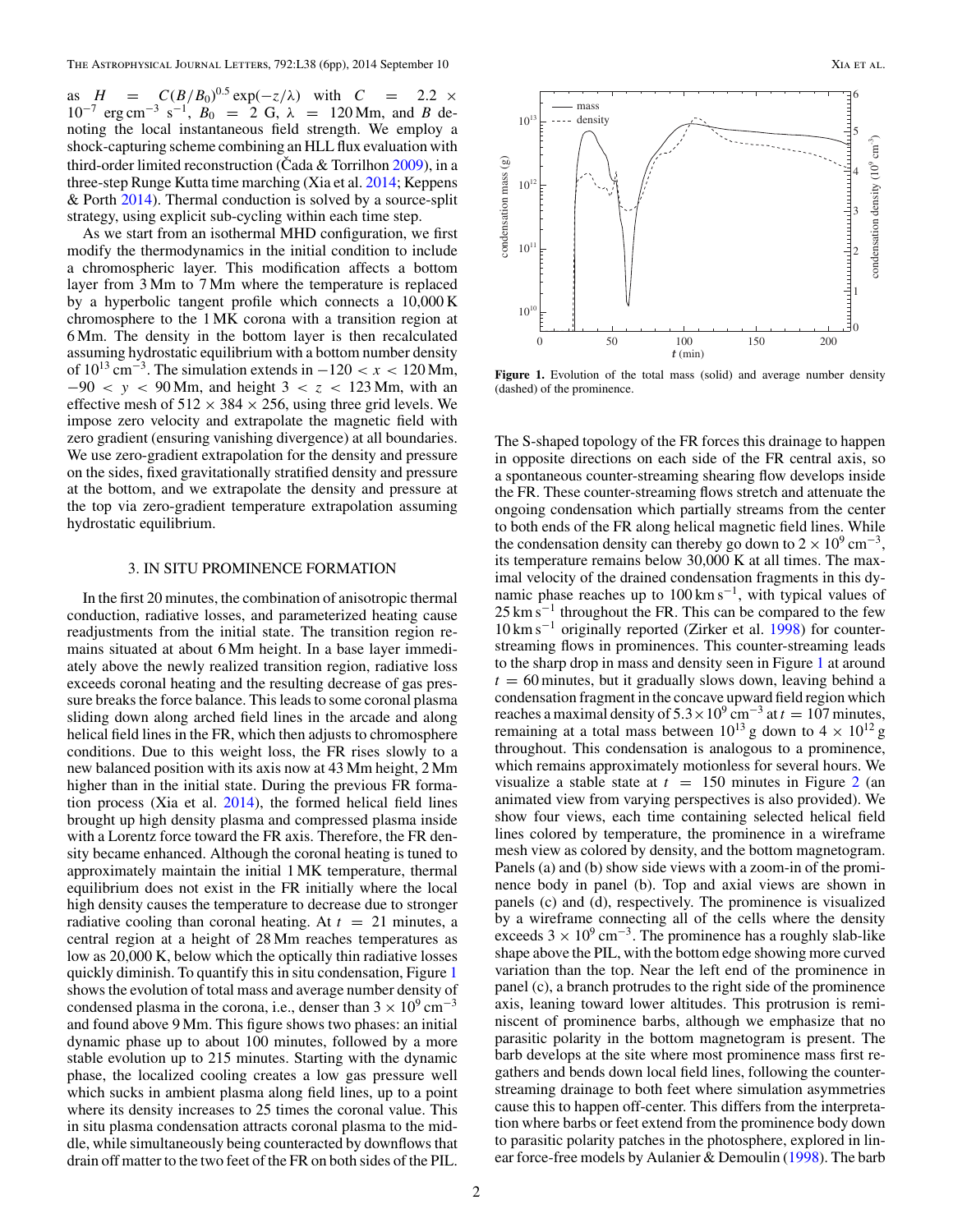<span id="page-2-0"></span>

**Figure 2.** FR with embedded prominence at  $t = 150$  minutes. Shown are field lines colored by temperature in blue to red, the prominence colored by density in a rainbow of colors, and the bottom magnetogram in gray. Panels (a), (c), and (d) are the side, top, and axial views, respectively. Panel (b) zooms in on (a). View (c) shows the filament spine within the S-shaped FR with the barb near its left end.

(An animation and a color version of this figure are available in the online journal.)

in our simulation obeys the right-bearing character, as its original flow pattern followed the helical field lines. The total size of the simulated prominence is about 46.4 Mm long, 13.1 Mm tall, and 4.8 Mm thick, and its top reaches 26 Mm height. Its density ranges from  $3 \times 10^9 \text{ cm}^{-3}$  to  $1 \times 10^{10} \text{ cm}^{-3}$  with an average of  $4.7 \times 10^9$  cm<sup>-3</sup>, while coronal plasma at the same altitudes has an average density of  $1.6 \times 10^8$  cm<sup>-3</sup>. Since the magnetic field threading through the prominence is pointing from negative regions to positive in the underlying magnetogram, it is an inverse-polarity prominence. The field strength in the prominence increases slightly with height from 7.5 G at the bottom to 8.8 G at the top with an average value of 8.2 G. The angle between the prominence axis and the magnetic field vector in the horizontal plane is around 18◦. At the prominence lateral boundaries, the field makes an angle to the horizontal plane of around 29◦, consistent with observations (Bommier et al. [1994\)](#page-5-0).

### 4. SYNTHETIC EUV VIEWS

We synthesize quantities comparable to remote sensing observations following Mok et al. [\(2005\)](#page-5-0). The flux of the optically thin emission measured by an imaging instrument in a certain wavelength band *i* is treated as a line-of-sight (LOS) integral through the emitting plasma,

$$
D_i = \int n_e^2 G_i(n_e, T_e) \, dl \, (DN \, s^{-1}), \tag{1}
$$

where *l* is the distance along the LOS. The pixel response *Di* is in data number (DN) per second. The instrumental response  $G_i(n_e, T_e)$  is a function of electron density  $n_e$  and temperature *T*e, and takes into account atomic physics and instrument properties in band *i*. We use the CHIANTI 7 catalog (Landi et al. [2012\)](#page-5-0) and AIA routines (Boerner et al. [2012\)](#page-5-0) in SolarSoft. The LOS integral is evaluated by interpolation-based ray tracing with a uniform grid of rays passing through the block-adaptive octree grid. We make synthetic images along the *x* axis direction in four EUV wavelength bands 304, 171, 193, and 211 Å of the *SDO*/AIA instrument, which sample temperatures from 0.08, 0.8, 1.5, and 1.8 MK, respectively. We describe the onset of the in situ process as seen in EUV images, and then discuss synthetic views for the prominence end state.

In Figure [3,](#page-3-0) representative synthetic views along the *x* axis, taken at times of 11.4, 17.2, and 21.5 minutes from the top row to the bottom, respectively, reveal the dynamic process of plasma condensation as seen in the 304, 171, and 211 Å EUV bands. The 304 Å channel roughly corresponds to 0.08 MK, but has another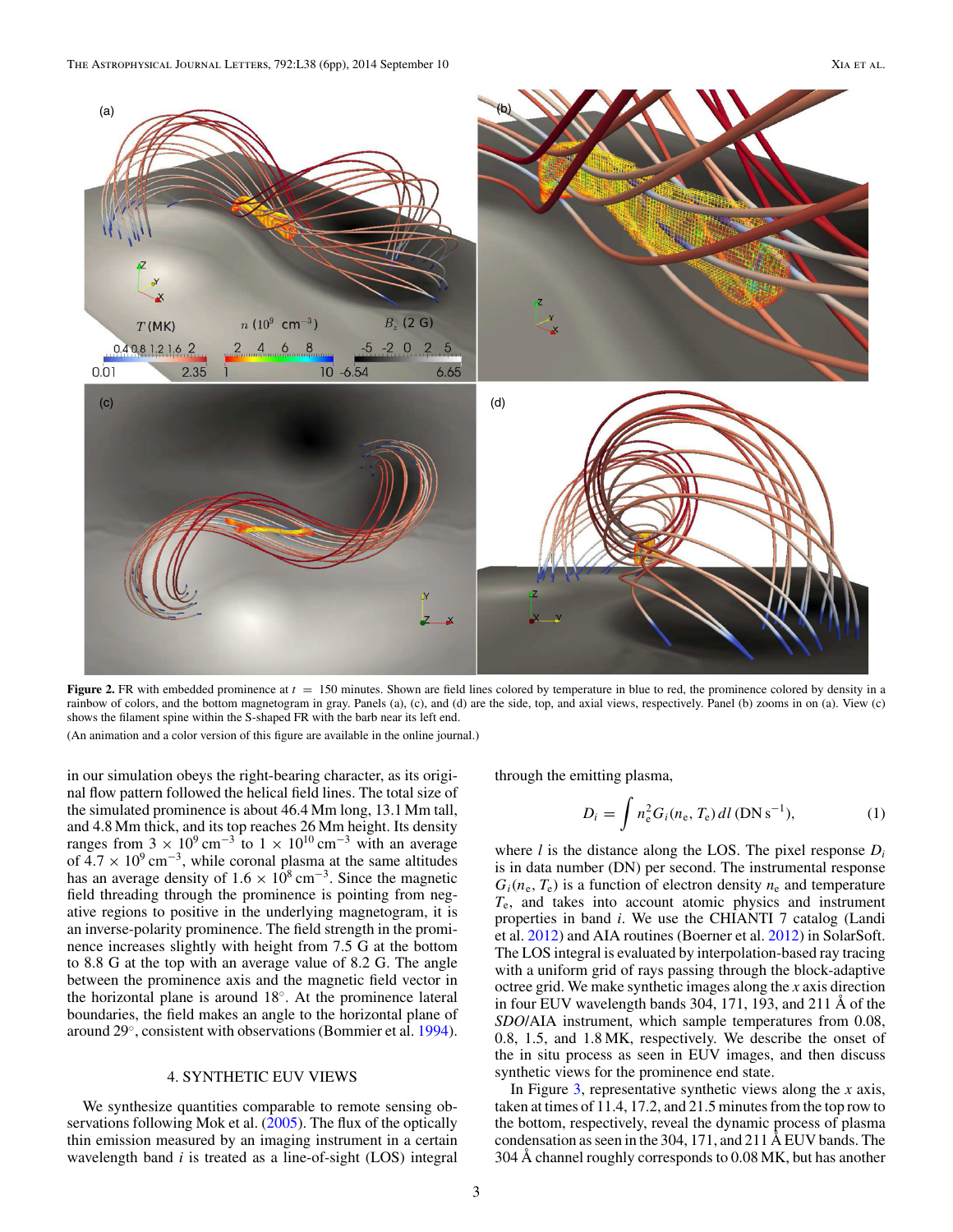<span id="page-3-0"></span>

**Figure 3.** Synthetic *SDO/*AIA views showing the condensation process. We view along the *x* axis at times 11.4, 17.2, and 21.5 minutes from top to bottom, respectively. Approximate wavelength and peak temperature sensitivity are from left to right: 304 Å (0.08 MK), 171 Å (0.8 MK), and 211 Å (1.8 MK). (A color version of this figure is available in the online journal.)

emission contribution from the Si x<sub>i</sub> 303.33 Å line formed at a coronal temperature of 1.6 MK. Although its response is four times weaker than the main He II lines of this channel, its emission contribution dominates in the off-limb corona in this 304 Å channel (O'Dwyer et al. [2010\)](#page-5-0). Therefore, the million Kelvin, relatively dense coronal plasma trapped in the lower part of the FR originally produces a bright, dispersive cloud in this 304 Å channel as shown in panel (a). At the corresponding time of 11.4 minutes, this cloud plasma temperature ranges from  $0.7$  MK to  $0.8$  MK and is most prominent in the 171 Å channel but also visible at 211 Å . The temperature response in this 211 Å channel has a weak wide-spread contribution from 0.16 MK to 1 MK, although it peaks at 1.8 MK. Due to the initial gradual thermodynamic adjustment, the center of the cloud progressively cools from 1 MK to 0.02 MK during the first 20 minutes, while the density at the center increases by 67%. The resulting pressure change generates flows into the cooling core with speeds up to  $74 \text{ km s}^{-1}$ . Because hot channel emission decreases as the temperature drops, the bright cloud is seen to fade by all of these EUV views from the top row to the middle row. As the counter-streaming dynamics moves mass from the cloud to both ends of the FR as mentioned before, the outer layer of the cloud becomes attenuated and further darkens the cloud. In panel (c), a bright core forms in the FR at 28 Mm height where the temperature at the center of the cloud drops as low as 0.02 MK. This cool core marks the site where thermal instability sets in, which subsequently

dramatically increases in density while growing in spatial extent to a large-scale prominence. At this early onset phase, this cool core is at first dark in the other two hot channels (see panel (h) and (i)), while later on it is seen with bright edges in Figures [4–5.](#page-4-0) The bright ring around this cool core in the 304 Å channel is due to the optically thin treatment where we cumulatively integrate strong emission along the prominence-corona transition regions (PCTR). In reality, prominences have more uniform luminance in the 304 Å channel, because prominence plasma is optically thick for the EUV line He  $\scriptstyle II$  304 Å and most of the contribution is due to scattering of this EUV emission from the sun (Labrosse & McGlinchey [2012;](#page-5-0) Labrosse et al. [2007\)](#page-5-0). In 211 Å channel views, we witness the formation of a dark cavity simultaneously with the prominence formation. The cavity has an elliptic shape and encompasses the forming prominence. In this early phase, the formation of the cavity is primarily due to cooling of the dense FR region, since the density at the same altitude is comparable to or even larger than the surrounding hot arcade. Later on, as the mass drainage of the FR continues, the cavity temperature recovers to values above a million Kelvin and the cavity density drops below the value of the surrounding coronal arcade. The dark bottom layers of the chromosphere show no emission in EUV lines due to their low temperature.

The prominence-loaded FR in Figure [2](#page-2-0) maintains its shape at approximately constant total mass for about two hours. We take the snapshot at  $t = 150$  minutes to analyze this stable state with synthetic views in all four EUV bands, shown in Figure [4.](#page-4-0)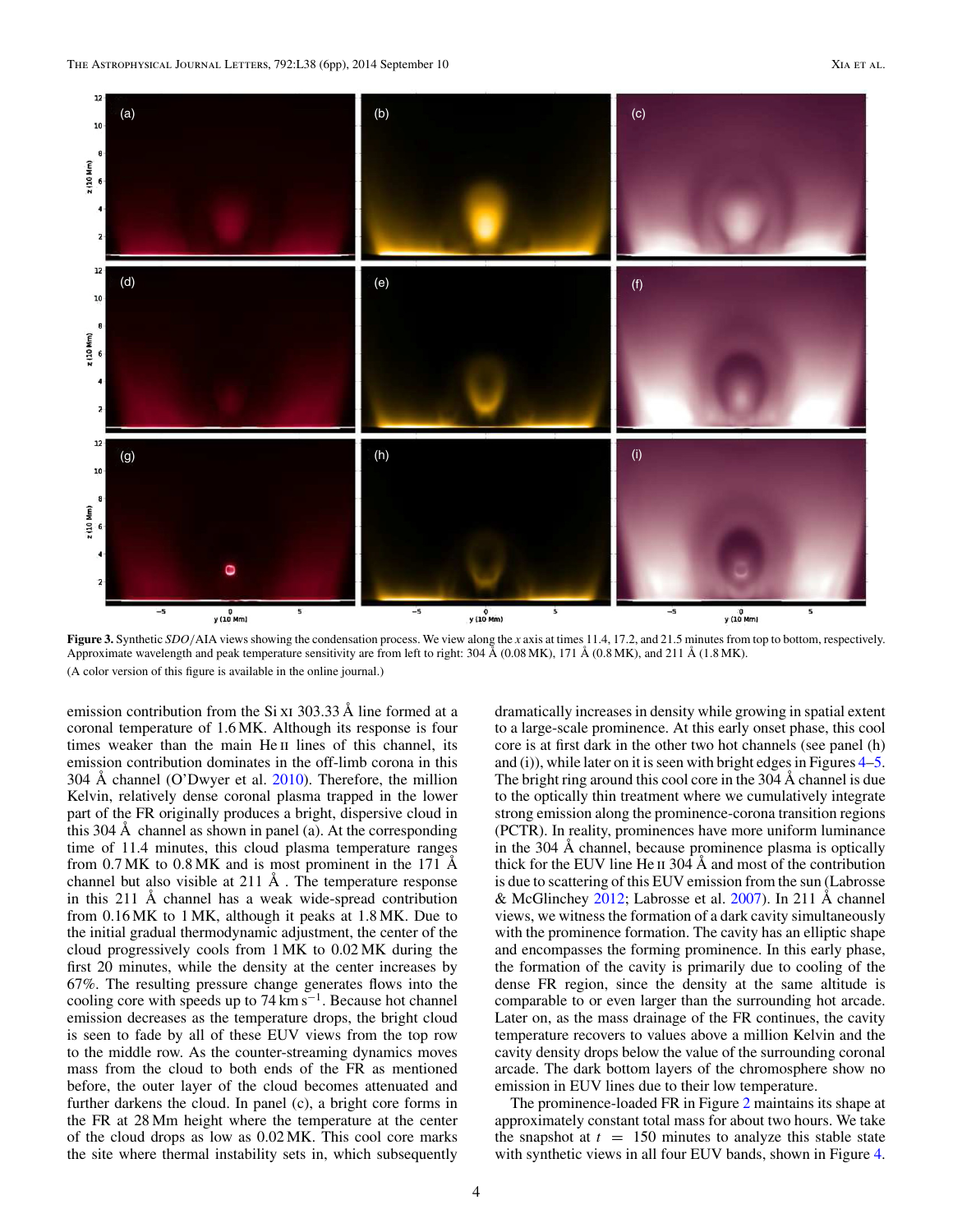<span id="page-4-0"></span>

**Figure 4.** Synthetic *SDO/*AIA views at *t* = 150 minutes. The wavelength and peak temperature are from left to right: 304 Å (0.08 MK), 171 Å (0.8 MK), 193 Å  $(1.5$  MK), and  $211 \text{ Å}$  (1.8 MK). In the latter two wavelengths, we see prominence horns and a central dark cavity. (A color version of this figure is available in the online journal.)



**Figure 5.** Magnetic field lines overlaying the synthetic *SDO/*AIA 193 Å view at  $t = 150$  minutes. The axis of the FR is the thick green line. (A color version of this figure is available in the online journal.)

From these, one detects that PCTR shows stronger emission than internal prominence regions, and prominently appears in outline in all bands. This is because the temperature variation in the PCTR yields (cumulative) emission contributions to all four EUV bands in the optically thin approximation we adopted. The lower part of the prominence is seen to tilt to the left near its front end and to the right when close to the back end. These front and back PCTR outlines overlap and give a strong emission spot near the bottom. The right-protruding tail or barb extends to lower altitude, as is typical for prominence barbs. The prominence in 304 Å is slightly thinner than in the hotter bands, since cooler cores are enveloped by hotter layers. In 193 Å, the coronal dark cavity is most noticeable. In 193 Å and 211 Å channels, one can detect the horn-like structures that extend from the top of the prominence to the upper cavity. The extensions of these horns connect in the top region of the cavity, which forms a closed ellipse dividing the cavity into two parts, namely, an inner elliptical dark region and an outer dark ring. The density distribution inside the cavity is 20%–30% lower than in the surrounding arcade at the same height, while the temperature is slightly higher, about 2 MK. These density and temperature values of the cavity are consistent with observations (Schmit & Gibson [2013;](#page-5-0) Fuller & Gibson [2009\)](#page-5-0). In fact, we can quantify the field topology precisely, and therefore combine a synthetic view in 193 Å with projected field line views in Figure 5. We saturated the view in the lower

corona to show the cavity and horns with better contrast. The axis of the FR is the thicker green field line in Figure 5. It is then seen that there are two kinds of field lines in the FR threading through the dark cavity. Arched field lines, with their central points above the axis of the FR, have been twisted but have no concave upward parts to collect and support prominence plasma. Concave upward helical field lines, with their central points below the FR axis, have progressively larger concave parts as they reach lower altitudes. The outer dark ring is threaded by twisted arched loops overlying the FR. For all of these field lines, their paired footpoints are closer to the PIL and each other when their central points are higher. The horns are actually LOS emission from prominence-loaded helical field lines that maintain denser coronal plasma than prominence-free field lines of the cavity. During the cavity-prominence formation, density depletion occurs not only on prominence-loaded field lines threading cavity and prominence where in situ condensation happens (Berger et al. [2012\)](#page-5-0), but also on prominence-free field lines due to mass drainage into the chromosphere. The magnetic structure changes slowly and smoothly from the horns to the central cavity on top of the prominence, although the thermal structure changes significantly.

### 5. CONCLUSIONS AND DISCUSSION

We demonstrated in situ condensation occurring in a dextral FR configuration, leading to a macroscopic prominence. Using synthetic *SDO/*AIA views, both the onset as well as the final prominence appearance is analyzed. The establishment of a coronal cavity surrounding the prominence is discussed in relation to the field topology and the evolving thermodynamics. The end state prominence is relatively low in total mass, but displays many characteristics in line with recent observations, including the distinctive horns as seen at EUV wavelengths. Before settling into a stable prominence configuration, counterstreaming flows on both FR halves develop. As a remnant of this flow, a barb persists on one side of the prominence spine. We plan to explore variations of the imposed heating *H* (e.g., using impulsive heating as in 1D models; Karpen & Antiochos [2008\)](#page-5-0) and of the initial FR dimension and topology, following our strategy to start from an isothermally formed FR. Future work will need to include thermal condensation in self-consistent simulations of FR formation and handle the optically thick conditions in the prominence and PCTR.

This research was supported by projects GOA*/*2015-014 (2014-2018 KU Leuven), FWO Pegasus, and the Interuniversity Attraction Poles Programme by the Belgian Science Policy